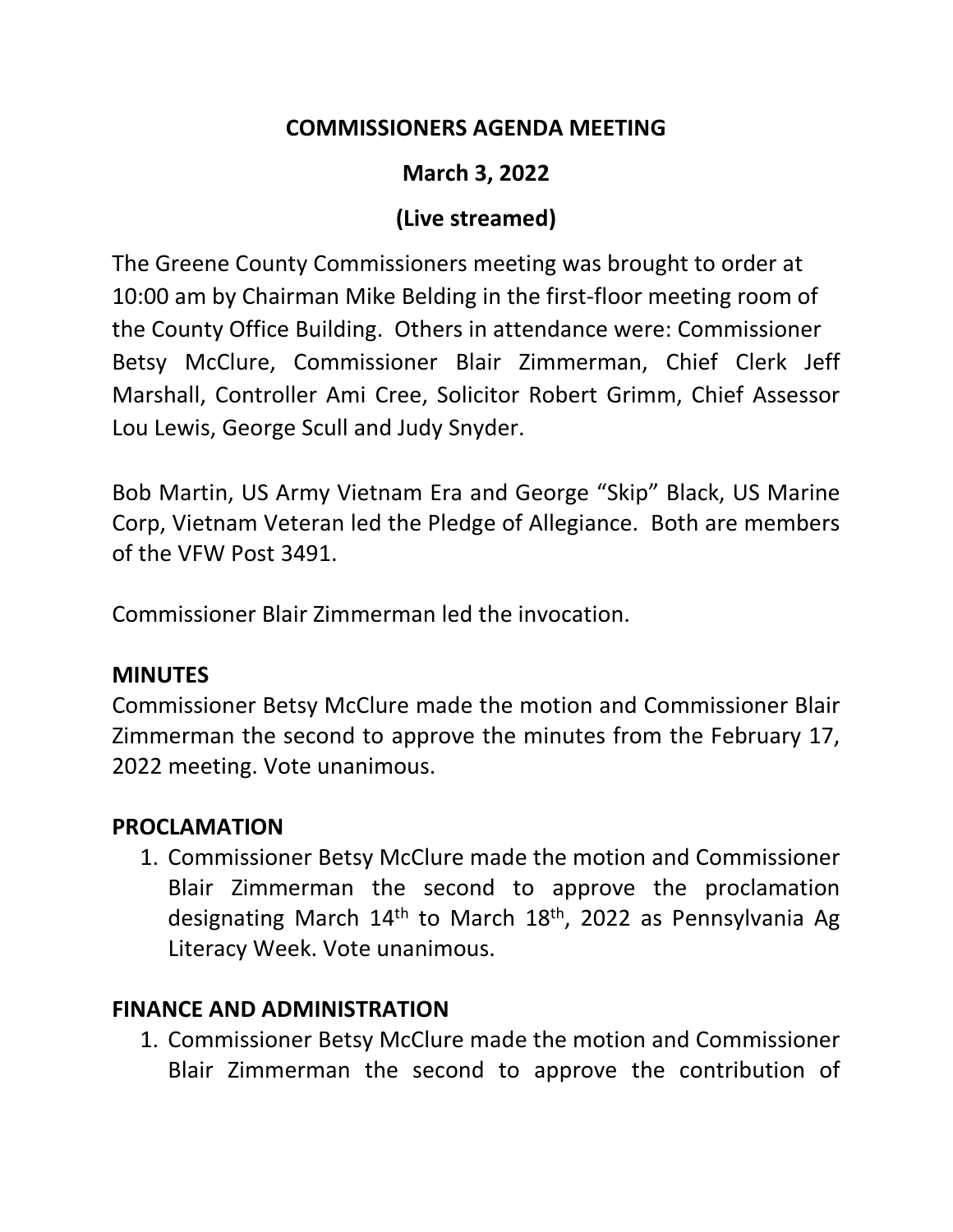\$10,000 for the Waynesburg Corner Cupboard Foodbank towards a refrigerated food truck. American Rescue Fund. Vote unanimous.

## **AIRPORT**

1. Commissioner Betsy McClure made the motion and Commissioner Blair Zimmerman the second to approve Amendment No. 6 between the Commonwealth of Pennsylvania and the County of Greene for the Greene County Airport Business Park. (ME #300- 1232). The purpose of this Amendment is to extend the Grant's termination date of February 28, 2022 to February 28, 2023. Vote unanimous.

# **BRIDGE**

1. Commissioner Betsy McClure made the motion and Commissioner Blair Zimmerman the second to approve the Agreement of Sale between Michael and Theresa G. Shimko and the County of Greene to purchase a portion of property designated as required right-ofway and temporary construction easement, in addition, designating Chief Clerk Jeffrey A. Marshall as signatory to the Settlement Statement, Deed and any other related documents. This is related to GC Bridge No. 15. The cost of this acquisition is \$3,003.75. Vote unanimous.

# **CDBG**

1. Commissioner Betsy McClure made the motion and Commissioner Blair Zimmerman the second to approve an Exempt Status Determination for Wayne Township. This is for the Brave waterline replaced along Chestnut, Freedom and Walnut Streets. Vote unanimous.

# **DRUG AND ALCOHOL**

1. Commissioner Betsy McClure made the motion and Commissioner Blair Zimmerman the second to approve the FY21/22 Contract with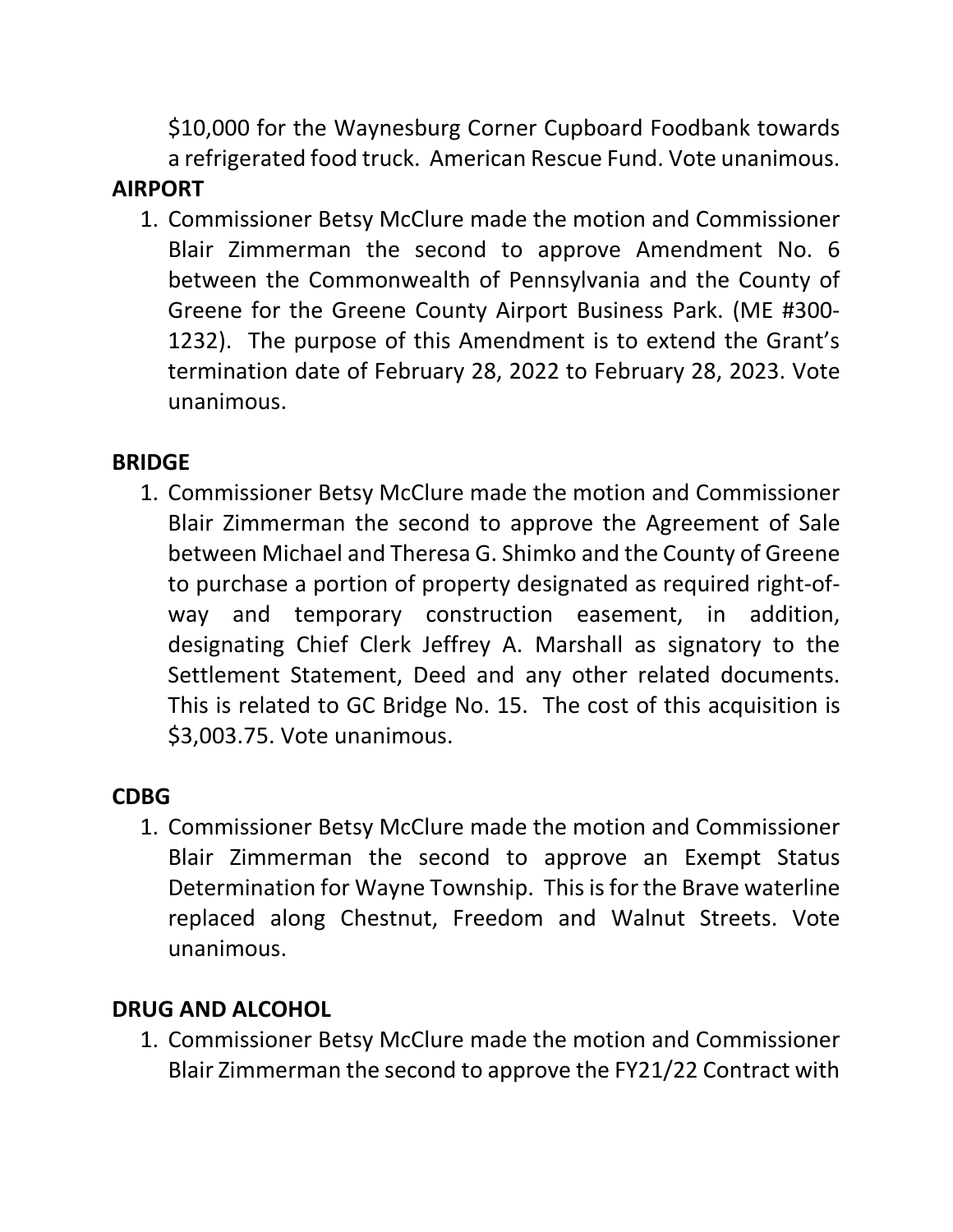Ellen O'Brien Gaiser Addiction Center Inc. not to exceed \$10,000. Vote unanimous.

### **HOME**

1. Commissioner Betsy McClure made the motion and Commissioner Blair Zimmerman the second to approve Amendment C21-2 to the Housing Inspection Services Agreement between Cosmos Technologies and the County of Greene in the amount of \$7,270. This is to cover cost of Lead, Radon, Asbestos Consulting Services for FY 2021, 2022 and 2023 Home Program. Vote unanimous.

### **HUMAN SERVICES**

- 1. Commissioner Betsy McClure made the motion and Commissioner Blair Zimmerman the second to approve the Family Center Grant (Pre-Approved Grant) for FY 2022-2023. Vote unanimous.
- 2. Commissioner Betsy McClure made the motion and Commissioner Blair Zimmerman the second to approve the Grant Amendment with HUD for Grant Number PA0538L3E012005 for a re-budget of line items. Allocation for the grant remains at \$183,048. Vote unanimous.

### **IT**

- 1. Commissioner Betsy McClure made the motion and Commissioner Blair Zimmerman the second to approve Quote #1524 between Exucom Systems and the County of Greene for the purchase of a Fax Server to replace the out-of-date Fax Server. The amount of this replacement is \$7,195.50 to be paid for by ARP. Vote unanimous.
- 2. Commissioner Betsy McClure made the motion and Commissioner Blair Zimmerman the second to approve of the renewal and upgrade to our ESRI system. This will be for the pro-rated period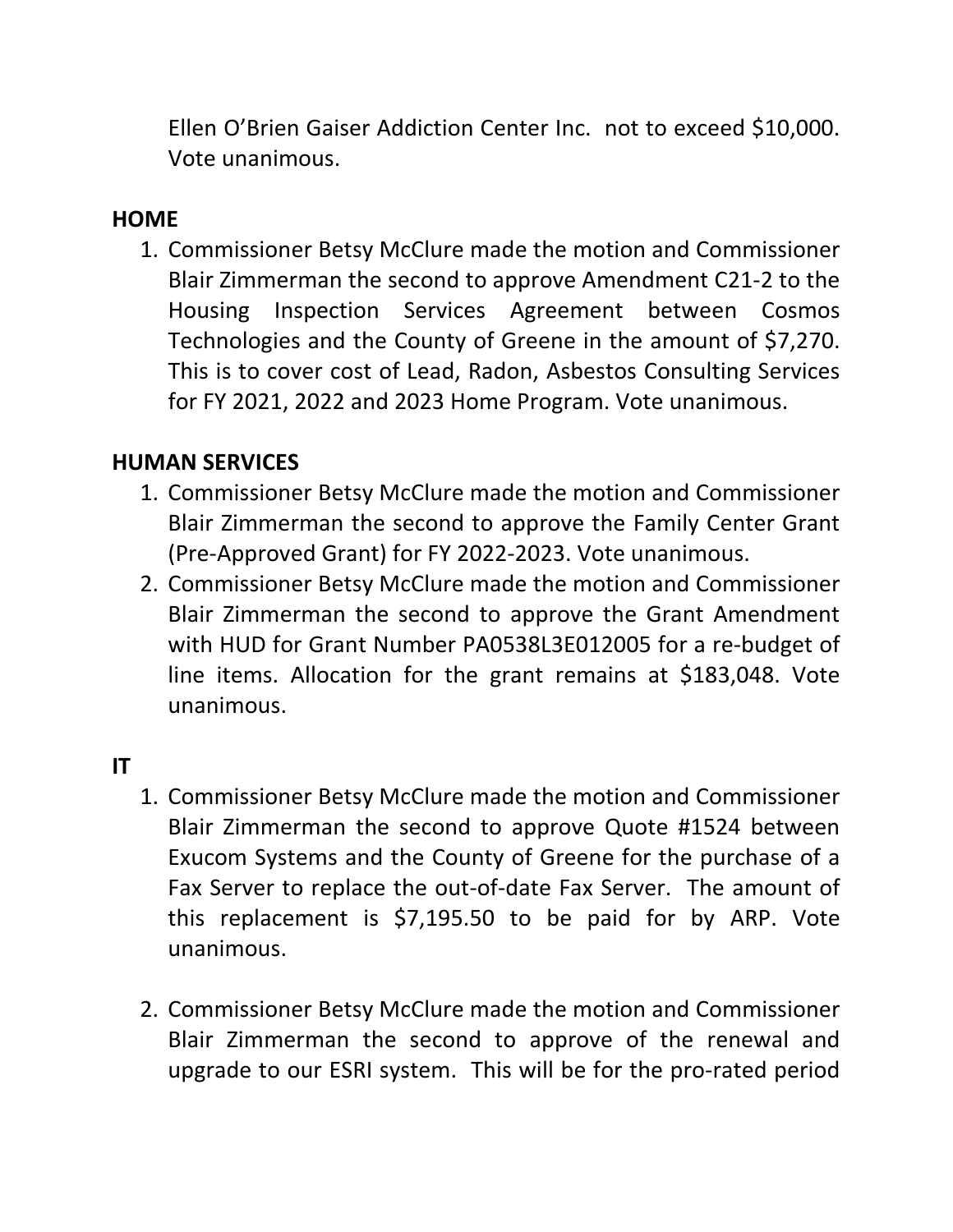of March 1, 2022 to September 22, 2022 in the total amount of \$7,296.35. Vote unanimous.

## **TAX ASSESSMEMT**

- 1. Commissioner Betsy McClure made the motion and Commissioner Blair Zimmerman the second to approve the Intergovernmental Cooperation Agreement between Central Greene School District and the County of Greene for the mutual retention of a Certified Appraiser regarding the Widewater Plaza, LLC tax assessment appeal. CGSD and the County will share the cost. Vote unanimous.
- 2. Commissioner Betsy McClure made the motion and Commissioner Blair Zimmerman the second to approve payment of \$5,500 for the appraisal and cost associated with the Gateway Senior Housing facility. This will be equally divided between Central Greene School District, Waynesburg Borough and the County of Greene, subject to Solicitor approval. Vote unanimous.

### **NOTICES**

- 1. Michael Baker International on behalf of Consol Pennsylvania Coal Company LLC will be submitting a permit application to the PA DEP for four (4) Degas Boreholes on H2 Panel at their Enlow Fork Mine. Permit 3041317. Morris and Washington Township.
- 2. DEP has accepted the application submitted by EQT Production Company regarding the Polecat Aboveground Storage Tank (AST) Facility located in Whiteley Township. The DEP will conduct the technical review of the permit process. This is not a final action on the application.